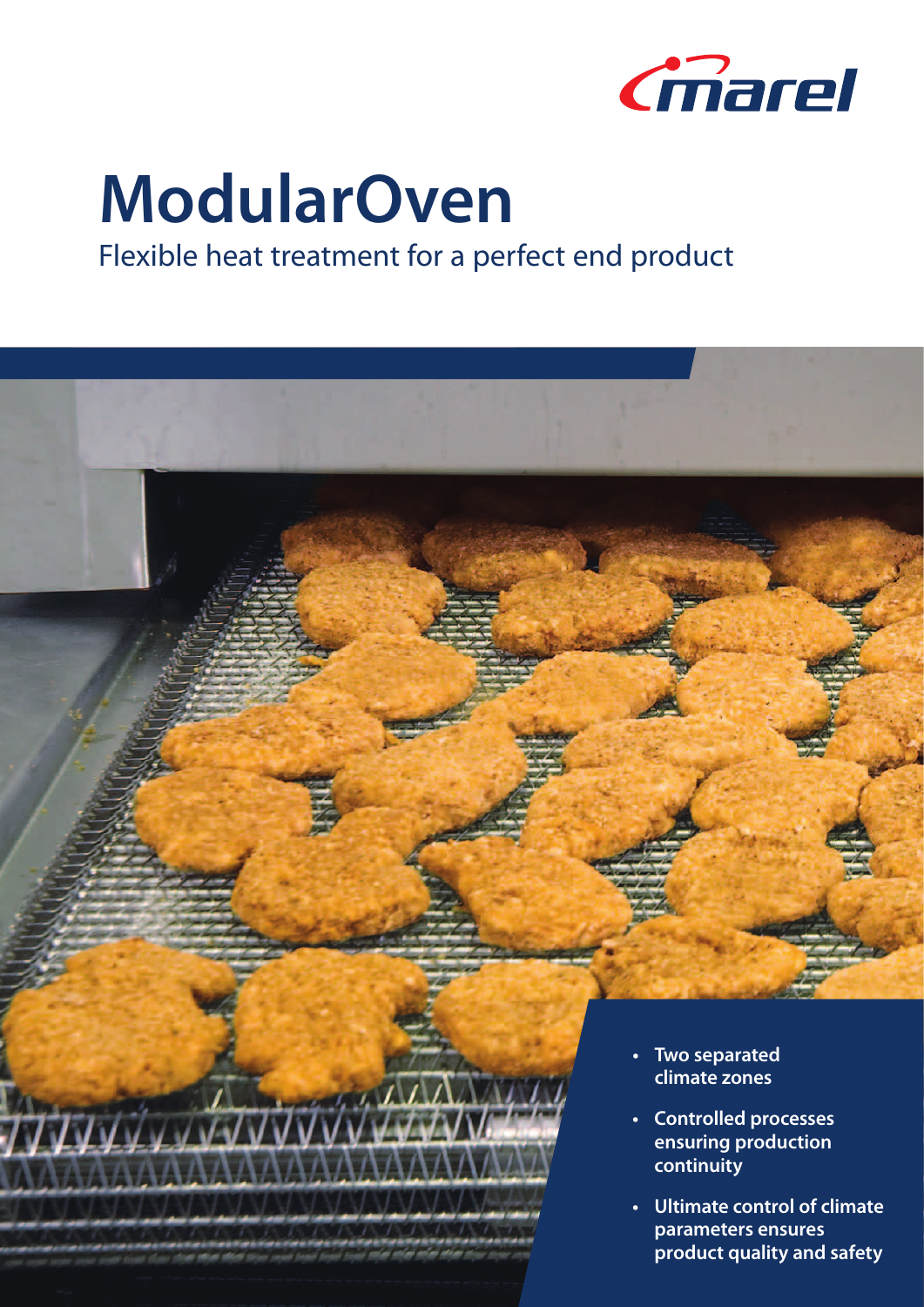## **The heat is on…**

The demand for products that can be prepared simply and quickly, is huge in today's market. Not only for **the consumer, but for the foodservice and institutional markets as well.**

**As a result, the manufacturers of these products must ensure that their production systems become more and more adaptable to work with a wide range of products at high capacity.**

The ModularOven offers that degree of flexibility and control of the production process to create the ultimate end product for you. With high capacity and adaptability, the ModularOven is excellent for innovative new products and is proven successful for processing a wide range of steam-cooked, marinated, coated and roasted products.

Achieving the right appearance, texture, flavor and bite for the most enjoyable eating experience relies heavily on the cooking parameters. With the ModularOven, you can maximize control of the process. This allows you to obtain the desired degree of crispness, browning and juiciness, while optimizing yield and capacity.



#### **Flexibility**

The ModularOven concept consists of two towers within which the heating of products takes place. One of the unique patented features of this oven is its ability to create and control distinct environments in the towers, allowing for maximum yield and capacity.

Each tower has unrivaled heating power, and its design allows the power to be used efficiently and effectively. This allows for significant increases in capacity over conventional systems, while providing higher quality and energy cost savings. The power of the two towers combined gives the ModularOven versatility. For example, you could use the base tower for high dew point steaming and follow up with high temperature, low dew point cooking in the secondary tower.

#### **Modular heating power**

Another unique feature is that you can choose from different executions in heating power. Both towers can be used with heating elements providing up to 28kW/m² that can be adapted at a later stage. You can even opt for no heating elements in the towers, if steaming is the process condition that you want to use. It is the perfect example of modularity within this concept of the ModularOven.

The combination of true environment control and nearly unlimited heating power allows you to achieve both yields and capacities not previously possible.

#### **Product variety**

The ModularOven is suitable for a wide range of products. Whether it is whole chickens, chicken fillets, roasted duck, nuggets, hamburgers, spare ribs, sausages, fish, etc., the ModularOven can provide the heat treatment to create the end product desired.

Each tower has independent controls for temperature, humidity and airflow, which offer variable functionality for steaming, cooking or roasting. This provides the flexibility to produce an array of existing and new products – each with its own specific flavor, texture and color characteristics.

#### **Operation**

The ModularOven is easily operated from a menu-based touch screen. The control of the ModularOven is achieved by means of a user-friendly human machine interface system, which is also responsible for cleaning by the Clean-In-Place system, as well as production and maintenance functions. The system is compatible with our Innova software, which can easily store a large number of recipes as well as provide a direct link to our Service organization.

#### **Optimal design**

The ModularOven has been designed using the computational fluid dynamics technique, giving an optimal airflow both over and around the product on all layers of the conveyor belt. This hasresulted in substantial energy savings, as well as, ensuring consistent product temperature and color over the width of the belt. The design includes a belt-washer that ensures that the belt is as clean and dry as possible when it enters the oven. The ModularOven is equipped with one of two belt widths; and the belt's design allows you to choose the number of tiers preferred in each tower, which can differ per tower. The oven has high heating capacity of up to 28kW/m², as well as high air speeds of up to 7 mtrs/sec, allowing for a wider range of processes available. Furthermore, the oven's interior eliminates environment leakage from one tower to the other, ensuring true climate control.



#### **Product safety**

The design of the ModularOven provides a greater level of food safety by being able to control temperature variation throughout the complete oven. An optimal environment is created across the belt, all around the product, even products with varying thickness. This allows for the desired end core temperature averages to be lowered, so better yield is obtained.





**'The ModularOven has provided Suzanna's Kitchen with the ability to process a wide range of products. We are enthusiastic about its ability to create distinct cooking environments suitable for our diverse product lines.'**

**Brad Howard, CEO & Chairman,Suzanna's Kitchen, Duluth, GA, United States.**